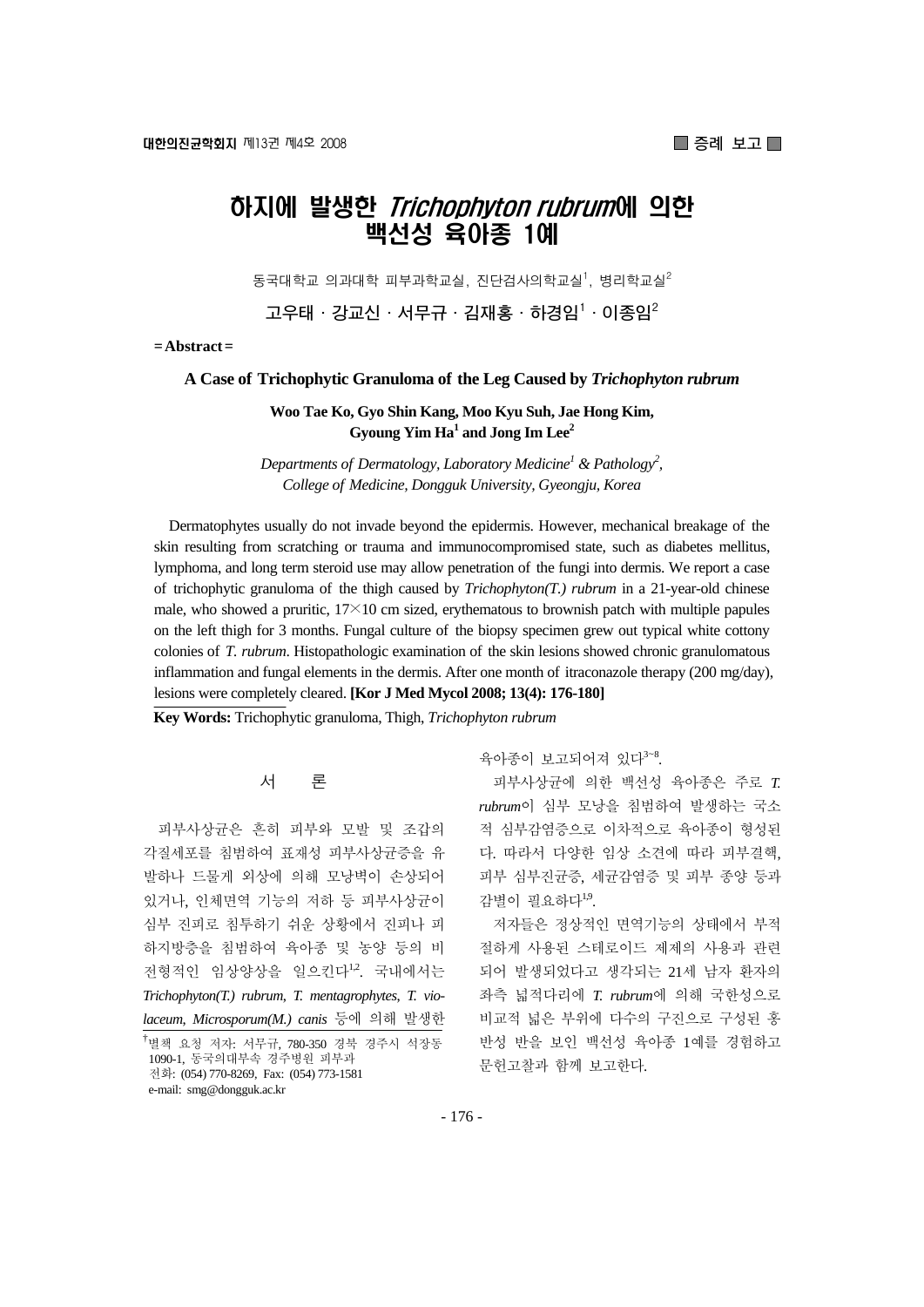증 례

환 자: 류 OO, 21세, 중국인 남자 초진일: 2006년 12월 27일

주 소: 좌측 넓적다리에 다발성 구진을 동반 한 홍반성 반



Fig. 1. Localized, pruritic,  $17 \times 10$  cm sized, erythematous to brownish patch with multiple papules on the left thigh



**Fig. 2.** White and cottony colonies on Sabouraud's dextrose agar slants at 2 weeks at 25℃

현병력: 내원 3개월 전 좌측 넓적다리에 과다 색소성 구진이 발생하였으나 별다른 치료 없이 지내오던 중 점차 주변부위로 확산되는 양상 보 여 개인의원에서 습진이라는 진단 하에 스테로 이드 국소제제로 1개월간 치료를 받았으나 호전 없이 악화되는 양상을 보여 본원에 내원하였다.

과거력: 면도나 외상을 받은 적은 없으나 스 테로이드 연고를 1개월간 계속 국소 도포하였다 고 함.

피부 소견: 좌측 넓적다리의 내측부위에 다수 의 구진으로 구성된 17×10 cm 크기의 홍반성 내지 갈색의 반이 관찰되었으며 (Fig. 1), 경미한 소양증이 동반되었으며 무좀 및 손발톱백선이 동 반되었다.

이학적 소견: 피부 소견 이외에 특이사항 없음.



**Fig. 3.** A white and cottony colony on Sabouraud's dextrose agar at 3 weeks at 25℃



**Fig. 4.** Tear-drop shaped microconidia and long hyphae were shown in slide culture of *T. rubrum* (Lactophenol Cotton-blue stain,  $\times$ 400).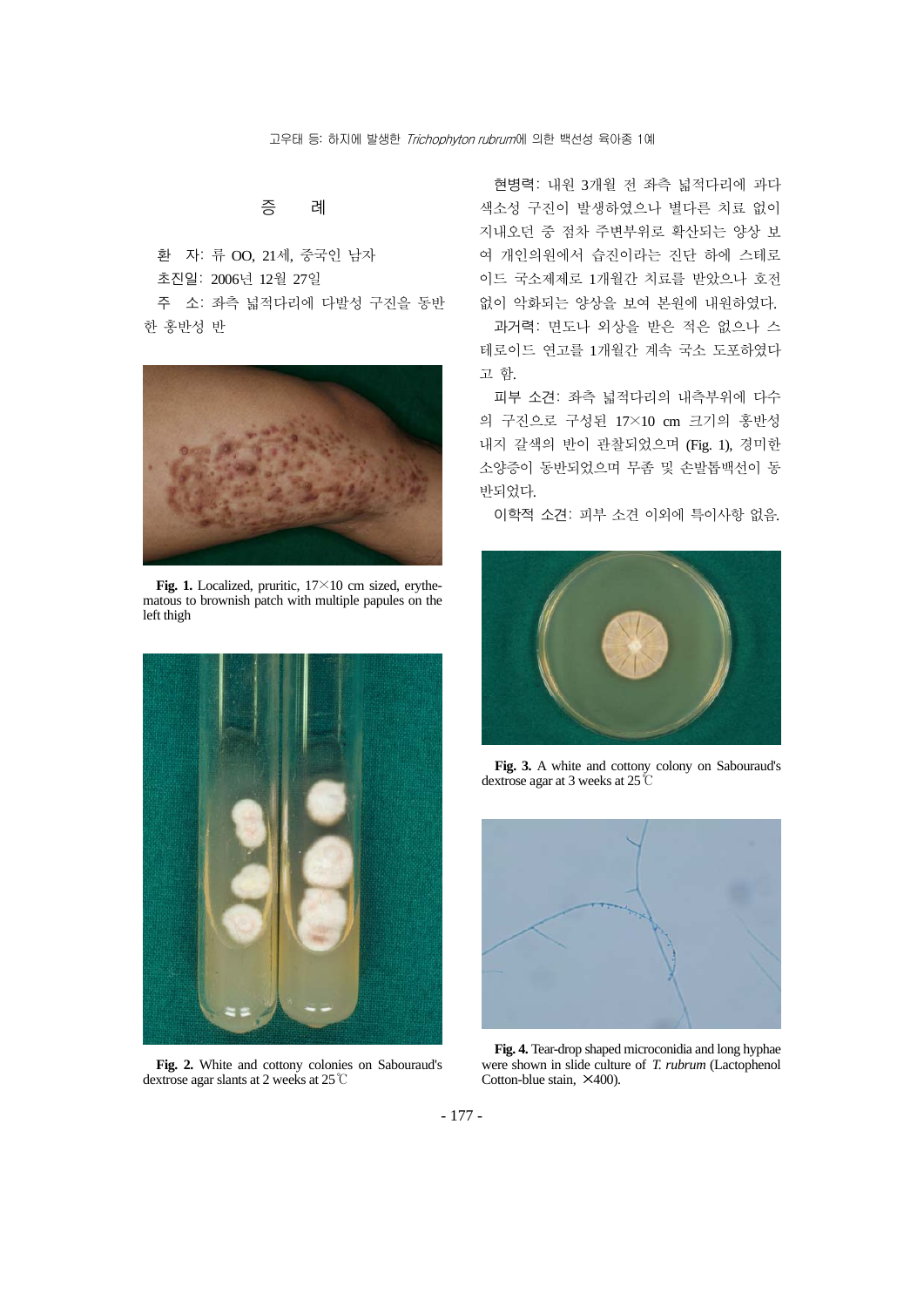#### 대한의진균학회지 제13권 제4호 2008



**Fig. 5.** Biopsy specimen shows pseudoepitheliomatous hyperplasia and chronic granulomatous inflammation consisting of lymphocytes, histiocytes, and multinucleated giant cells (H  $\&$  E stain,  $\times$ 40)

검사 소견: 일반혈액 및 말초혈액도말검사, 대 소변검사, 매독혈청검사, 간기능 및 신기능 검사, 간염 항원 항체 검사, 흉부 X-선 검사, 심전도는 모두 정상범위내지 음성을 보였다.

진균학적 소견: KOH 검사상 균을 발견할 수 없었으나 생검조직을 사부로 사면배지에 25℃에 2주간 배양한 결과 서서히 자라는 중심부가 약간 융기된 솜털 같은 흰 동일한 균집락을 관찰할 수 있었으며, 배지의 뒷면은 붉은 포도주 색깔을 나 타내었고 평판배지에 계대배양시 비슷한 소견을 보였다 (Fig. 2, 3). 이 균집락을 슬라이드 배양표 본을 만들어 Lactophenol-cotton blue로 염색하여 현미경 관찰 상 직선의 균사가 풍부하며 작은 물방울 모양의 소분생자가 균사의 양 옆으로 배 열되어 있었고 대분생자는 관찰할 수 없어 *T. rubrum*으로 동정하였다 (Fig. 4).



**Fig. 6.** PAS-positive fungal elements in the dermis  $(PAS \sin \theta, \times 400)$ 

병리조직학적 소견: 병변에서 시행한 피부생검 의 H & E 염색상 표피의 위상피종성 과형성과 진피내 림프구, 조직구 및 거대세포로 구성된 만 성육아종성 염증을 보였다 (Fig. 5). 또한 PAS 염 색상 괴사조직내 붉게 염색되는 진균요소가 관찰 되었다 (Fig. 6).

치료 및 경과: 매일 itraconazole 200 mg씩 1개 월간 경구투여 하면서 amorolfine 크림을 국소 도포하여 병변의 호전을 보였으며 이후 외래 추 적관찰 중이나 재발 소견은 없었다.

## 고 찰

피부사상균은 주로 표피, 모발, 조갑의 각질 층에 한정하여 감염을 일으키나, 간혹 진피나 피하지방층을 침범하여 독창, 피하농양, 육아종 등의 비전형적인 임상양상을 보이기도 한다"2. Majocchi<sup>10</sup>는 1883년 어린이의 두피에서 발생한 피부사상균에 의한 결절을 "granuloma trichophyticum"으로 처음 명명하였으며, 1954년 Wilson 등<sup>11</sup>은 미용목적으로 면도를 하는 여성의 하지에 발생한 육아종을 "nodular granulomatous perifolliculitis"라고 보고하였다.

본 증은 피부사상균이 모낭을 침범하여 진균 성 모낭염이 발생한 후 모낭이 파괴되면서 피부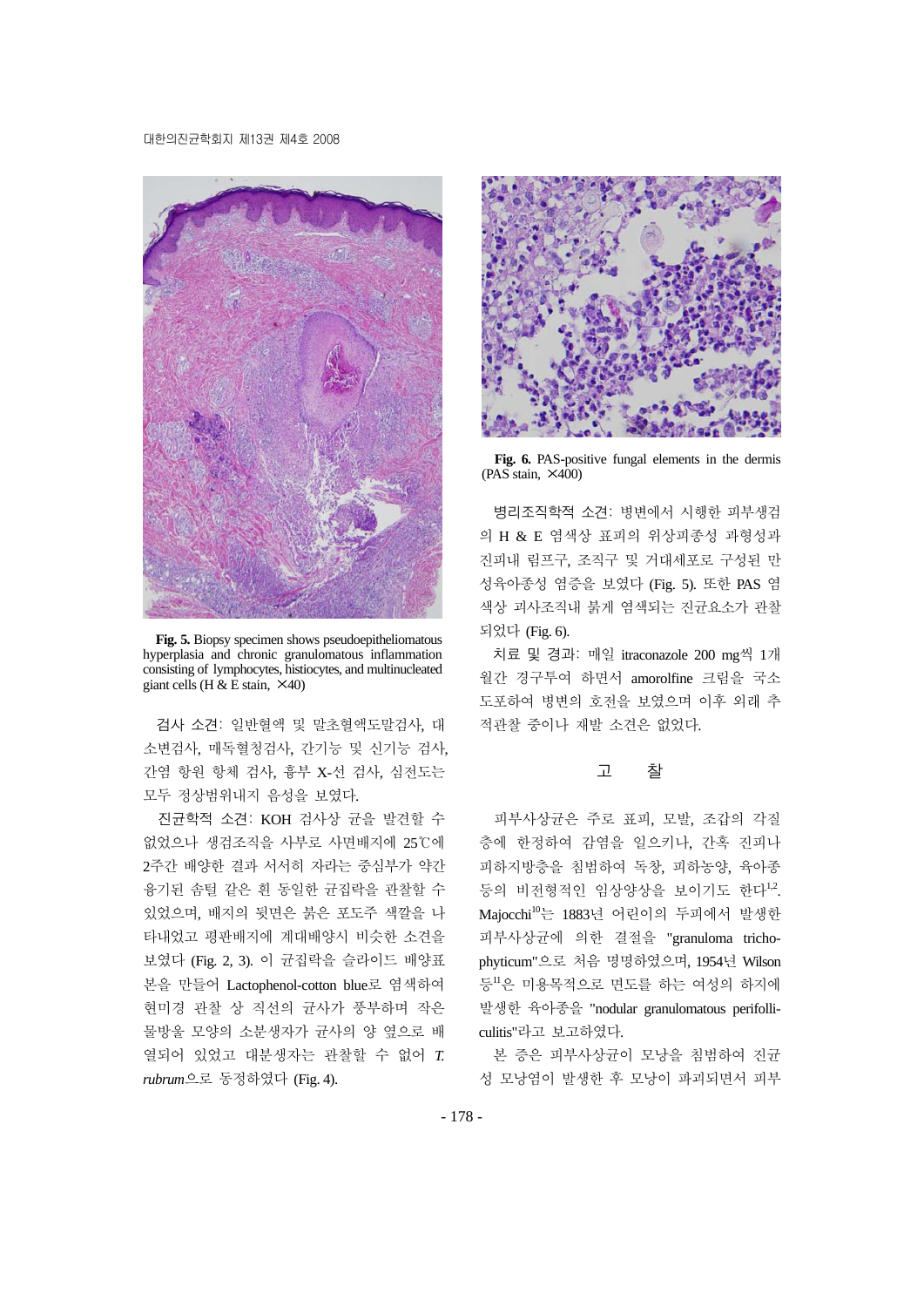사상균에 의해 감염된 모발이 진피내로 이동하 여 진균과 모발에 대한 이물반응으로 육아종이 형성되어 발생하며 정상적으로 진피는 표피보다 알칼리성을 띠며 필요한 기질을 함유하고 있지 않아 진균의 성장에는 적합하지 않으나, 모낭 파 괴와 더불어 유입된 각질과 동반된 염증반응으 로 인한 세포의 파괴와 증가된 기질의 산성 다당 질이 진피의 pH를 낮추어 진균의 생존에 적합한 환경을 만든다6,12. 유발인자로는 만성 피부사상 균이 있는 정상인에서 면도, 외상, 정맥성 울체, 땀의 정체, 마찰 등의 국소 자극이 모낭벽을 파 괴하여 발생할 수 있다. 이 외에도 백혈병, 림프 종, 당뇨병, 쿠싱 증후군, 부신피질 호르몬제 및 면역 억제제 투여와 같은 세포면역의 저하가 있 는 환자에서도 진피내 피부사상균 감염이 발생 할 수 있다<sup>12</sup><sup>~</sup>15. 본 증례에서는 정확한 검사 없 이 습진이라는 진단 하에 약 1개월간 스테로이 드 제재를 오용하면서 환자는 의식할 수 없지만 소양감으로 인해 자주 긁었던 것이 모낭의 외상 으로 작용하여 본 질환의 발병에 중요한 인자로 작용했을 것이라고 추측되며, 넓적다리의 내측부 위라는 병변의 위치상 땀이 정체와 마찰의 발병 요인으로 작용하였을 것으로 생각된다.

피부사상균에 의한 육아종은 임상적으로 각질 성 홍반성 판, 심부 결절, 모낭 농포 등으로 나 타날 수 있고 위치에 따라 크게 두 가지 형태의 임상양상으로 나타나는데, 정상적인 면역을 가진 사람에서 잘 나타나는 모낭주위 소구진 형태와 면역이 억제된 사람에서 나타나는 견고한 또는 유동성의 피하결절 형태가 있다16,17. 국내 문헌 보고에서 본 증은 국한된 부위에 판이나 소수의 결절, 구진, 농포 등의 양상을 보였으나<sup>3~8</sup>, 본 증 례와 같이 17×10 cm 크기의 비교적 넓은 부위에 다수의 구진으로 구성된 홍반성 반으로 나타난 경우는 없었다. 본 증례와 같은 임상양상을 보인 이유로는 1개월간 스테로이드 제재를 오용하였 고 위생상태가 나쁜 외국인 근로자였기 때문에 병변이 다수의 구진의 모습을 보인 것으로 생각 한다.

원인균으로는 *T. rubrum*, *T. mentagrophytons*, *T. violaceum*, *T. verrucosum*, *T. tonsurans*, *T. schonleinii*, *M. audouinii*, *M.canis*, *M. gypseum*, *M. ferrugineum* 등 이 보고되었다9,12. 본 증의 원인균으로 *T. rubrum* 이 가장 많은데 이는 *T. rubrum*이 인체친화성 진 균으로 세계적으로 광범위하게 분포하고 있으며, 머리백선 이외의 표재성 진균감염, 즉 몸백선, 완선, 수부백선, 무좀, 손발톱백선의 가장 흔한 원인균 중의 하나이므로<sup>9</sup> 선행하는 진균질환을 갖는 본 증의 경우에서 주원인균으로 생각된다. 또한 약 73%의 환자에서 무좀 및 손발톱백선과 같은 만성 피부진균증을 관찰할 수 있다고 하며18, 본 증례에서도 무좀과 손발톱백선이 동반되었으 며 본 증례의 원인병소로 생각된다.

병리조직학적 소견은 처음 피부사상균이 모낭 을 침범하여 진균성 모낭염이 발생해 모낭이 파 괴되면 피부사상균에 의해 감염된 모발이 진피 내로 이동하여 진균과 모발에 의해 이물반응이 일어나게 되어 호중구, 호산구, 조직구, 상피양세 포, 다핵거대세포 등이 육아종을 형성하는 것이 관찰되고, 또한 진균의 형태학적인 변화도 관찰 되는데 분절 포자도 크기와 형태의 변이를 보이 므로 특징적인 소견이나 진균의 발견은 모발이 나 모낭이 나올 때까지 병변조직을 연속절편을 하여 관찰하는 것이 중요하다3,12. 본 증례에서는 조직생검 소견상 진피층에 육아종이 형성되어 있었고 진균요소가 발견되어 백선성 육아종이라 진단하였다.

감별질환으로는 피부 심부진균증, 피부결핵, 부 정형 나병, 세균감염, 종양 등이 있으며1,11, 본 증 은 표재성 진균질환과 같이 KOH 검사 및 진균 배양을 통하여 쉽게 진단이 가능한 경우도 있으 나, 간혹 이러한 진균학적 검사에 음성으로 나와 가능성을 간과하는 경우가 있으므로 만성 피부 진균증이 있거나 외상의 과거력이나 세포면역 기능의 저하 등이 동반되었을 경우는 반드시 피 부생검을 통한 조직학적 검사를 시행하여야 한 다12,13.

치료는 표재성 진균증과는 달리 국소적 항진